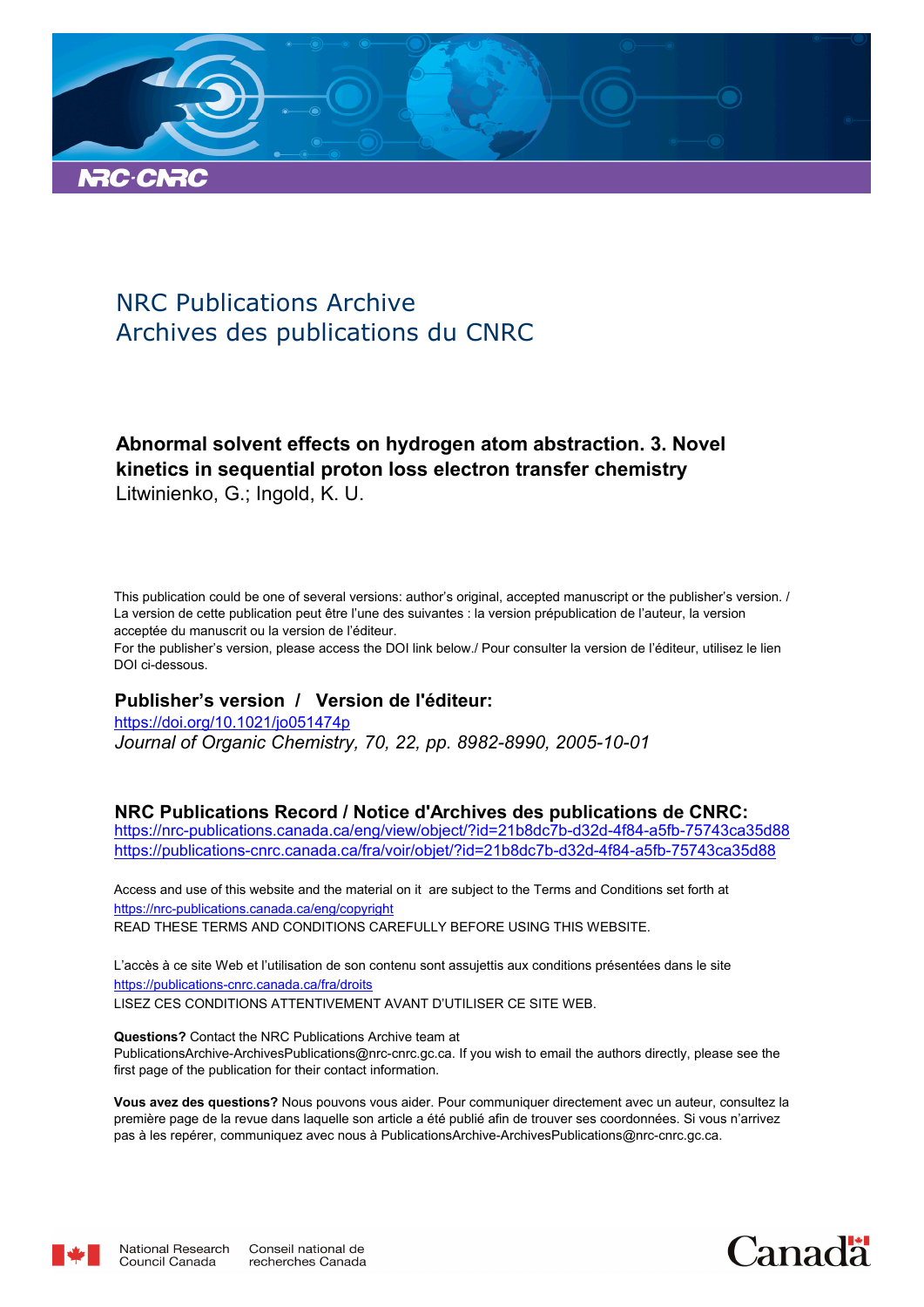

### **Abnormal Solvent Effects on Hydrogen Atom Abstraction. 3. Novel Kinetics in Sequential Proton Loss Electron Transfer Chemistry**

Grzegorz Litwinienko\*,† and K. U. Ingold

*National Research Council, Ottawa, Ontario, Canada K1A 0R6, and Department of Chemistry, Warsaw University, Pasteura 1, 02-093 Warsaw, Poland*

*litwin@chem.uw.edu.pl*

*Received July 15, 2005*



A prolonged search involving several dozen phenols, each in numerous solvents, for an ArOH/2,2 diphenyl-1-picrylhydrazyl (**dpph**• ) reaction that is first-order in ArOH but zero-order in **dpph**• has reached a successful conclusion. These unusual kinetics are followed by 2,2′-methylene-bis(4-methyl-6-*tert*-butylphenol), BIS, in five solvents (acetonitrile, benzonitrile, acetone, cyclohexanone, and DMSO). In 15 other solvents the reactions were first-order in both BIS and **dpph**• (i.e., the reactions followed "normal" kinetics). The zero-order kinetics indicate that in the five named solvents the BIS/**dpph**• reaction occurs by sequential proton loss electron transfer (SPLET). This mechanism is not uncommon for ArOH/**dpph**• reactions in solvents that support ionization, and normal kinetics have always been observed previously (see Litwinienko, G.; Ingold, K. U. *J. Org. Chem.* **2003**, *68*, 3433 and Litwinienko, G.; Ingold, K. U. *J. Org. Chem.* **2004**, *69*, 5888). The zero-order kinetics found for the BIS/**dpph**• reaction in five solvents, S, imply that BIS ionization has become the rate-determining step (rds, rate constants  $0.20-3.3$  s<sup>-1</sup>) in the SPLET reaction sequence: S + HOAr

 $\Rightarrow$  S- HOAr  $\stackrel{\text{rds}}{\rightarrow}$  SH<sup>+</sup> +  $\stackrel{\text{r}{\rightarrow}}$  OAr + **dpph<sup>-</sup>**  $\rightarrow$  S +  $\cdot$ OAr + **dpph**-H, where ArOH = BIS. Some properties specific to BIS that may be relevant to its relatively slow ionization in the five solvents are considered.

#### **Introduction**

The rates of hydrogen atom transfer (HAT) from a wide variety of substrates, XH (hydrocarbons,<sup>1</sup> aniline,<sup>2</sup> tertbutyl hydroperoxide,<sup>3</sup> phenol,<sup>2-5</sup> ring-substituted phen $ols, 4-8$  and aromatic diols<sup>8,9</sup>) by a number of radicals, Y<sup>•</sup> (*tert*-alkoxyl, 2,2-diphenyl-1-picrylhydrazyl (**dpph**• ), alkyl-

(1) (a) Avila, D. V.; Brown, C. E.; Ingold, K. U.; Lusztyk, J. J. Am. Chem. Soc. 1993, 115, 466–470. (b) Wayner D. D. M.; Lusztyk, E.; Pagé, D.; Ingold, K. U.; Mulder, P.; Laarhoven, L. J. J.; Aldrich, H. S. J. J., Am. Ch

(4) Valgimigli, L.; Banks, J. T.; Ingold, K. U.; Lusztyk, J. *J. Am. Chem. Soc.* **1995**, *117*, 9966-9971.

(5) Snelgrove, D. W.; Lusztyk, J.; Banks, J. T.; Mulder, P.; Ingold, K. U. *J. Am. Chem. Soc.* **2001**, *123*, 469-477.

peroxyl, and alkyl) have revealed that reaction 1 exhibits large kinetic solvent effects (KSEs) when XH is a hydrogen bond donor (HBD) and the reaction is carried out in a hydrogen bond acceptor (HBA) solvent, S. These very extensive kinetic results have been rationalized by very extensive kinetic results have been rate<br>the simple chemistry shown in Scheme  $1.^{3,5}$ <br> $Y^* + XH \xrightarrow{T_{\text{MAP}}} YH + X^*$ 

$$
Y^{\bullet} + XH \xrightarrow[HAT]{k^{HAT}} YH + X^{\bullet} \tag{1}
$$

According to Scheme 1, there is no HAT from the hydrogen-bonded XH (XH-S) and the reaction involves

<sup>\*</sup> Corresponding author. Phone: 48-22-8225996. Fax: 48-22- 8220211 ext. 335.

<sup>†</sup> Warsaw University.

<sup>(2)</sup> MacFaul, P. A.; Ingold, K. U.; Lusztyk, J. *J. Org. Chem.* **1996**, *61*, 1316-1321.

<sup>(3)</sup> Avila, D. V.; Ingold, K. U.; Lusztyk, J.; Green, W. H.; Procopio, D. R. *J. Am. Chem. Soc.* **1995**, *117*, 2929-2930.

<sup>(6)</sup> Valgimigli, L.; Banks, J. T.; Lusztyk, J.; Ingold, K. U. *J. Org. Chem.* **1999**, *64*, 3381-3383.

<sup>(7)</sup> de Heer, M. I.; Mulder, P.; Korth, H.-G.; Ingold, K. U.; Lusztyk, J. *J. Am. Chem. Soc.* **2000**, *122*, 2355-2360.

<sup>(8)</sup> Barclay, L. R. C.; Edwards, C. E.; Vinqvist, M. R. *J. Am. Chem. Soc.* **1999**, *121*, 6226-6231.

<sup>(9) (</sup>a) Foti, M. C.; Barclay, L. R. C.; Ingold, K. U. *J. Am. Chem. Soc.* **2002**, *124*, 12881-12888. (b) Foti, M. C.; Johnson, E. R.; Vinqvist, M. R.; Wright, J. S.; Barclay, L. R. C.; Ingold, K. U. *J. Org. Chem.* **2002**, *67*, 5190-5196.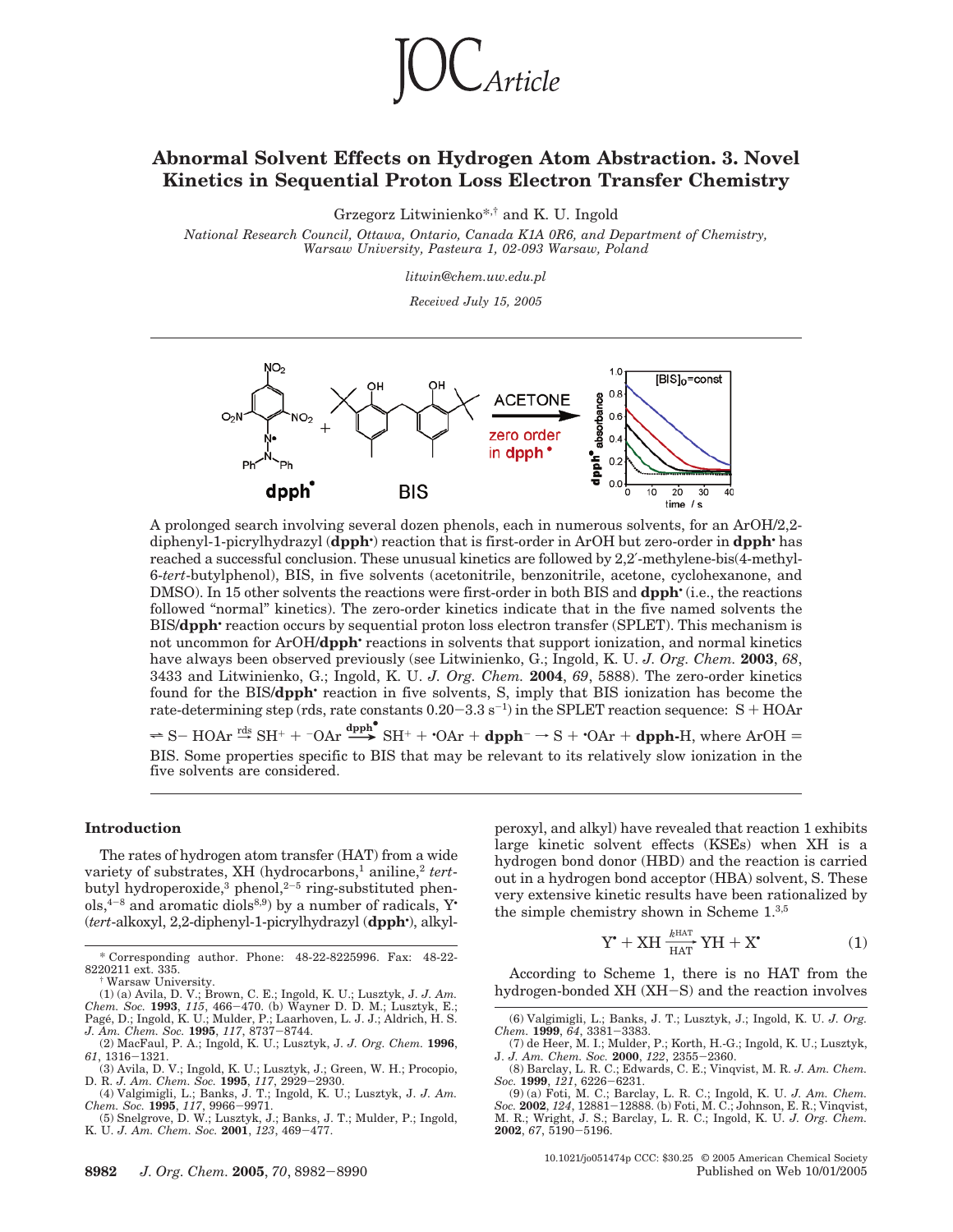



only that fraction of XH that is not H-bonded. This "free" XH reacts with Y• by HAT that occurs with a characteristic, solvent-independent rate constant,  $k^0$ . This characteristic rate constant is the same as the rate constant measured in non-HBA solvents, notably saturated hydrocarbons. Kinetic analysis of Scheme 1 relates the experimentally measured rate constant for the reaction of XH with Y• by a HAT mechanism, *k* HAT, in any solvent, S, to the characteristic rate constant and the equilibrium constant for H-bond formation as shown in eq  $2^{3,5}$ 

$$
k^{\text{HAT}} = k^0 / (1 + K^{\text{S}}[S]) \tag{2}
$$

Room-temperature KSEs for the many XH/Y• reactions investigated have been shown to be extremely well correlated by empirical eq 3:<sup>5</sup>

$$
\log(k^{\text{HAT}}/\text{M}^{-1}\text{ s}^{-1}) = \log(k^0/\text{M}^{-1}\text{ s}^{-1}) - 8.3\alpha_2^{\text{H}}\beta_2^{\text{H}} \quad (3)
$$

In this equation,  $\alpha_2^H$  is Abraham et al.'s<sup>10</sup> parameter quantifying the relative HBD activities of XH (range 0.00 for alkanes to  $\sim$ 1 for strong organic acids), and  $\beta_2^{\rm H}$  is Abraham et al.'s<sup>11</sup> parameter quantifying the relative HBA activities of S (range 0.00 for alkanes to 1.00 for hexamethylphosphoramide, the strongest organic HBA). More than 500  $\alpha^{\rm H}_2$  values and more than 500  $\beta^{\rm H}_2$  values are known.10,11

Equation 3 has proven to be a very useful mechanistic probe for XH/Y• reactions. If the kinetic data in several solvents fit eq 3 or, equivalently, yield a straight line when logarithms of the experimental rate constants are plotted against  $\beta_2^{\rm H}$ , there is a HAT mechanism in all the solvents examined. Under these circumstances, the XH/ Y• reaction is said to exhibit a *normal* KSE. The reactions of phenols and ring-substituted phenols with, for example, *tert*-alkoxyl radicals *all* exhibit normal KSEs.<sup>2,5,7</sup> However, very early in this work,<sup>4</sup> it was discovered that although the KSEs were normal with  $XH =$  phenol and  $\alpha$ -tocopherol and  $Y = \text{dpph}$  in most solvents, they were abnormal in *tert*-butyl alcohol. Specifically, for both substrates the rate constants in *tert*-butyl alcohol were about five times greater than would have been expected on the basis of the HBA activity (i.e.,  $\beta_2^{\text{H}}$  value) of this alcohol. Enhanced rate constants (sometimes very much enhanced) were subsequently observed in the reactions of various phenols with **dpph**• in many alcohols.<sup>12</sup> These abnormal KSEs were attributed to the occurrence in these systems of a new reaction path leading to the same products.<sup>12</sup> This new mechanism was later named sequential proton loss electron transfer (SPLET).<sup>13</sup>

**SCHEME 2. Origin of KSEs in a Mixed HAT and SPLET Reaction***<sup>a</sup>*



*<sup>a</sup>* The SPLET reaction is shown in red.

The SPLET mechanism, which was independently discovered by Foti et al.,<sup>14</sup> is consistent with the high reactivity of a phenolate anion toward a dialkyl-substituted **dpph**• reported by Nakanishi et al.<sup>15</sup> SPLET is shown in Scheme 2 (in red) as an extension of the HAT mechanism (in black) from Scheme 1.

In Scheme 2, the rate constants for proton and electron transfer are indicated by  $k^{\text{PT}}$  and  $k^{\text{ET}}$ , respectively. Although all the reactions in this scheme will be reversible (e.g.,  $k_{\text{PhOH/dpph}}^0$  <  $k_{\text{dpph-H/PhO}}^0$ ), this complexity has been ignored for three of the reactions in favor of simplicity.

Consistent with Scheme 2, the SPLET mechanism has been shown experimentally to be favored with respect to the underlying, and always present, HAT process in solvents that support XH ionization (notably methanol among organic solvents), with XH having low p*K*a's and with electron-deficient Y<sup>•</sup> (e.g., **dpph**<sup>•</sup>).<sup>12</sup> In many solvents, the rates of ArOH/**dpph**• reactions are increased by the addition of base (e.g., sodium methoxide) and decreased by the addition of acid (e.g., acetic acid).<sup>12,13</sup> These changes in rate reflect a base-induced increase and an acid-induced decrease in the degree of phenol ionization and hence in the importance of the SPLET mechanistic pathway.

In our recent work on KSEs, the kinetics of ArOH/ **dpph**• have been monitored by following the loss of **dpph**• spectrophotometrically at 517 nm ( $\epsilon \approx 11\ 000 \ \text{M}^{-1} \text{ cm}^{-1}$ )<sup>16</sup> using a rapid-mixing, stopped-flow apparatus.<sup>9a,b,12,13</sup> A large excess of ArOH was generally employed, and the complete loss of **dpph**• occurred with "clean" first-order kinetics, with just the four exceptions noted below. Rates of ArOH/**dpph**• reactions were *always* directly proportional to the ArOH concentration. Therefore, the vast majority of the ArOH/**dpph**• reactions examined follow "clean" bimolecular kinetics (eq 4).

$$
-d[\text{dpph}^{\star}]/dt = k_{\text{exptl}}[\text{ArOH}][\text{dpph}^{\star}] \tag{4}
$$

This was the case for "HAT-only" conditions (nonionizing solvents and ionizing solvents containing sufficient acetic acid to completely suppress the SPLET process), for conditions where SPLET contributed  $\geq 90\%$  to  $k_{\text{exptl}}$ , and

<sup>(10)</sup> Abraham, M. H.; Grellier, P. L.; Prior, D. V.; Duce, P. P.; Morris, J. J.; Taylor, P. J. *J. Chem. Soc., Perkin Trans. 2* **1989**, 699-711.

<sup>(11)</sup> Abraham, M. H.; Grellier, P. L.; Prior, D. V.; Morris, J. J.; Taylor, P. J. *J. Chem. Soc., Perkin Trans. 2* **1990**, 521-529.

<sup>(12)</sup> Litwinienko, G.; Ingold, K. U. *J. Org. Chem.* **2003**, *68*, 3433- 3438.

<sup>(13)</sup> Litwinienko, G.; Ingold, K. U. *J. Org. Chem.* **2004**, *69*, 5888- 5896.

<sup>(14)</sup> Foti, M. C.; Daquino, C.; Geraci, C. *J. Org. Chem.* **2004**, *69*, 2309-2314.

<sup>(15)</sup> Nakanishi, I.; Miyazaki, K.; Shimada, T.; Iizuka, Y.; Inami, K.; Mochizuki, M.; Urano, S.; Okuda, H.; Ozawa, T.; Fukuzumi, S.; Ikota, N.; Fukuhara, K. *Org. Biomol. Chem.* **2003**, *1*, 4085-4088.

<sup>(16)</sup> Incorrectly given as ∼50 000 in ref 13. We thank an anonymous reviewer for bringing this matter to our attention.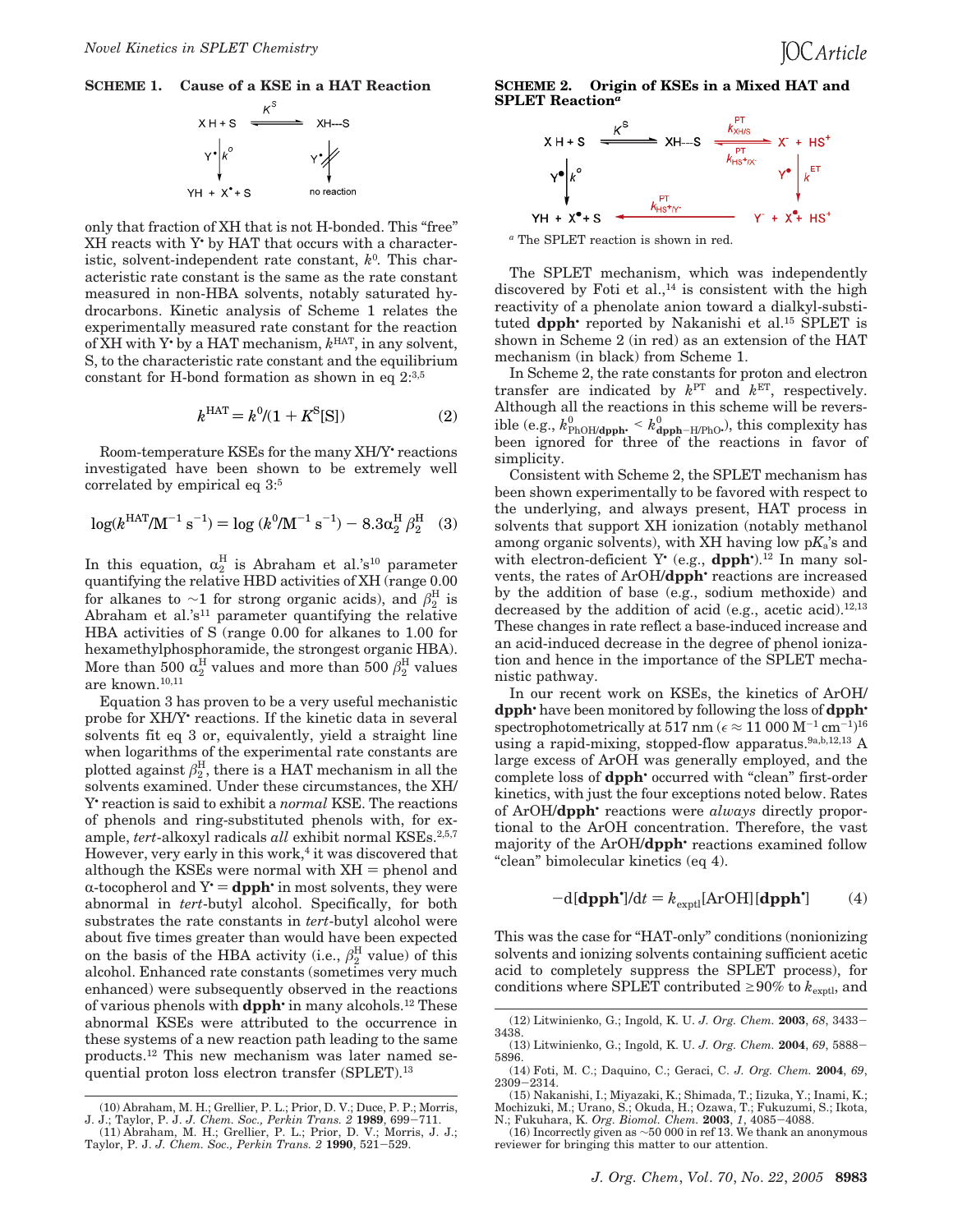for conditions where the HAT and SPLET processes were more evenly matched.

The four exceptions mentioned above would not have been discovered without the stopped-flow equipment. This is because the anomalous kinetics occurred within <100 ms of mixing methanol and ethanol solutions of curcumin and dehydrozingerone (sometimes called "half curcumin", p*K*<sup>a</sup> 9.1 in water/methanol, 1:1 v/v) with solutions of **dpph**<sup>•</sup> in the same solvents.<sup>13</sup> These very initial reactions were >1000 times as rapid as the same reactions carried out in the presence of 5 mM acetic acid, despite the fact that the rates with 5 mM acid were still 1 order of magnitude greater than those for the "HAT only" reactions that were observed only at much higher concentrations of acetic acid.<sup>13</sup> The four short duration, fast reactions were followed by slower (but still rapid) first-order loss of **dpph**• . The initial, fast processes were attributed to reactions of **dpph** with the anions,  $X^-$ , of the substrates, XH, that would have been present at low equilibrium concentrations in the alcohols (see reaction labeled *k* ET in Scheme 2). These "preformed" anions are quickly depleted, and ionization of XH (the proton loss portion of SPLET) then becomes *partly* rate-determining (see reaction labeled  $k_{\text{XH/S}}^{\text{PT}}$  in Scheme 2).

Substrate ionization in an ArOH**/dpph**• reaction occurring by the SPLET mechanism that is truly the ratedetermining step (rds) would have an interesting and readily observed kinetic consequence. Specifically, in the second (slower) stage of the reaction after the "preformed" ArO- has been rapidly consumed, the loss of **dpph**• should follow zero-order kinetics. That is, the reaction should obey eq 5, rather than eq 4.

$$
-d[\text{dpph}^{\prime}]/dt = k_{\text{exptl}}[\text{ArOH}] \tag{5}
$$

Extensive kinetic studies on ArOH**/dpph**• reactions involving numerous monophenols and many solvents failed to reveal a single example of eq 5 kinetics. However, our efforts were rewarded when we extended our studies to bisphenols and discovered that 2,2′ methylene-bis(4-methyl-6-*tert*-butylphenol):



designated hereafter as BIS, sometimes exhibited the sought-after kinetics. In a 20-solvent study, eq 4 was obeyed throughout the entire BIS/**dpph**• reaction in 15 of the solvents, but only in the very initial stages in the remaining five solvents. In these five solvents, after the initial, very fast reaction with the "preformed" BISanion, the kinetics changed to become "clean" zero-order in **dpph**• (i.e., the rate law changed from eq 4 to eq 5). These kinetic solvent effects on what, at first sight, might be thought to be a simple hydrogen atom abstraction are described herein.

#### **Results**

**4** HC(O)OMe 0.38 1.0 **14** *t*-BuCOMe 0.49 0.64 **5** MeOH 0.41 2100 **15 MeCOMe** 0.50 **460***<sup>f</sup>* **6 PhCN** 0.42 **620<sup>***f***</sup> 16 THF 0.51 1.4<br><b>7 MeCN** 0.44 **15000**<sup>*f*</sup> 17 CHUNG</sub> 0.52 **240**<sup>*f*</sup> **7 MeCN** 0.44 **<sup>15000</sup>***<sup>f</sup>* **<sup>17</sup> (CH2)5CO** 0.52 **<sup>240</sup>***<sup>f</sup>* **8** EtOH 0.44 1300 **18**  $c$ -(C<sub>3</sub>H<sub>5</sub>)<sub>2</sub>CO 0.53 1500<br>**9** *t*-BuCN 0.44 13 **19**  $\gamma$ -valerolactone 0.55 1300  $γ$ -valerolactone 0.55 1300 **10** MeC(O)OEt 0.47 12 **20 Me2SO** 0.78 **160***<sup>f</sup>*

**TABLE 1. Bimolecular Rate Constants,** *k***<sup>S</sup>/M**-**<sup>1</sup> s** -**1 , for**

**1** CH3(CH2)5CH<sup>3</sup> 0.00 57 **11** 1,4-dioxane 0.47 0.31 **2** CCl<sup>4</sup> 0.05*<sup>d</sup>* 25 **12** EtCOEt 0.48 6.5

**the BIS/dpph**• **Reaction in 20 Solvents***<sup>a</sup>*

 $\beta_2^{\text{H }c}$  *k*<sup>S</sup>

solvent<sup>*b*</sup>

**3** PhH + 1 M  $Ph<sub>2</sub>CO$ <br>HC(O)OMe

*<sup>a</sup>*Full data with errors are given in the Supporting Information. <sup>*b*</sup> Solvents are listed in order of increasing  $\beta_2^{\text{H}}$  values. The solvents are identified in parts A and B of Figure 1 by the numbers in this column. *<sup>c</sup>* Reference 11. *<sup>d</sup>* Reference 5. *<sup>e</sup>* Estimated from  $\beta_2^{\rm H}$  (benzene) = 0.14 and  $\beta_2^{\rm H}$  (benzophenone) = 0.47 and the mole fractions of the two components of this solvent mixture. *<sup>f</sup>* This rate constant refers only to very initial stages of the reaction ( $0$  to  $\leq 100$ ) ms) where the reaction is first-order in both BIS and **dpph**• .

 $3-8 \times 10^{-5}$  M) was monitored to completion<sup>17</sup> in the presence of excess BIS at five or more different BIS concentrations in 20 solvents (see Supporting Information). In all solvents the rate of loss of **dpph**• was directly proportional to the concentration of BIS. In 15 of the solvents the **dpph**• loss followed pseudo-first-order kinet-

ics for the entire reaction that can be represented as:  
\n**dpph' + ArOH** 
$$
\xrightarrow{k_{\text{expl}}}
$$
 **dpph-H + ArO'**  
\n(AroH = BIS) (6)

Bimolecular rate constants in each solvent,  $k<sup>S</sup>/M<sup>-1</sup> s<sup>-1</sup>$ , were calculated from the linear least-squares slopes<sup>18</sup> derived from plots of  $k_{\text{exptl}}$  versus [BIS], eq 7.

$$
k_{\text{exptl}} = \text{const} + k^{\text{S}}[\text{BIS}] \tag{7}
$$

The *k* <sup>S</sup> values in these 15 solvents are recorded in Table 1 in normal type. The solvents have been listed in order of increasing HBA activity, that is, increasing  $\beta_2^{\rm H}$  which, for a "clean" HAT process, would mean also in order of decresing  $k^{\rm S}$ , with the value in heptane, viz.,  $k^{\rm 0} = 57$  M<sup>-1</sup>  $s^{-1}$ , being the largest (see eq 3). It is obvious that in several of these 15 solvents the reaction being monitored is not a HAT process because  $k^S > k^0$ .

For the other five solvents (listed in bold face in Table 1), the same kinetics (i.e., first-order in both [**dpph**• ] and [BIS]) applied *only* in the period immediately (<100 ms) following the rapid (∼1-5 ms) mixing of the **dpph**• and BIS solutions. The "initial" *k* <sup>S</sup> values (eq 7) are given in Table 1 in bold face (the zero-order kinetics that follow this initial (fast) reaction phase are described later). In these five solvents the *k* <sup>S</sup> values are also considerably greater than  $k^0$  (Table 1). Indeed, a plot of log  $k^S$  for all 20 solvents against  $\beta_2^{\rm H}$  provides a rather fine "shotgun pattern" (Figure 1A) rather than the straight line (slope

 $\beta_2^{\text{H }c}$ 

 $k^{\mathrm{S}}$ 

 $\text{solvent}^t$ 

13 PhCOMe

<sup>(17)</sup> This is never all the way to zero absorbance at 517 nm because **dpph**-H absorbs weakly at this wavelength ( $\epsilon \approx 400$  M<sup>-1</sup> cm<sup>-1</sup>) and because the BIS oxidation product(s) also absorb at this wavelength; see various figures in the text and Supporting Information.

**Kinetics of BIS/dpph**• **Reaction in Different Solvents. Overview.** Decay of **dpph**• (initial concentration

<sup>(18)</sup> In all the kinetic work reported herein the overwhelming majority of the  $R^2$  values were  $0.99$  (see Supporting Information).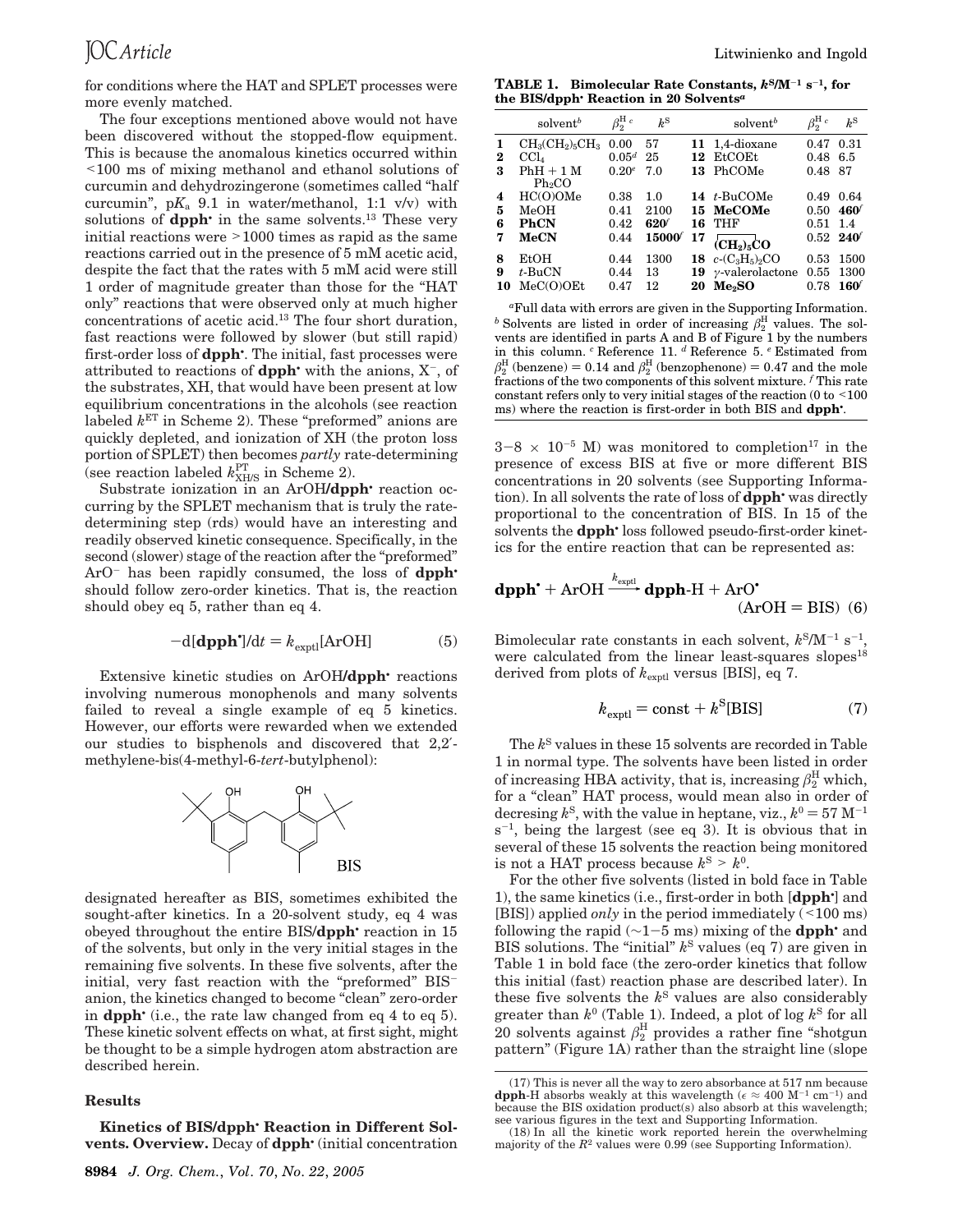## **IOC** Article



**FIGURE 1.** Plots of log  $k^{\text{S}}$  for the BIS/**dpph**• reaction in different solvents against  $\beta_2^{\text{H}}$ . (A) All 20 solvents, data from Table 1. (B) Five solvents selected as being unlikely to support BIS ionization  $(\triangle, \text{Table 1})$  and seven solvents containing 1 M acetic acid (red 2, Table 2). The least-squares straight line in (B) has been drawn ignoring the points for solvents **6**, **15**, and **20**.

**TABLE 2. Bimolecular Rate Constants,** *k***<sup>S</sup>/M**-**<sup>1</sup> s** -**1 , for the BIS/dpph**• **Reaction in Seven Solvents Containing Acetic Acid***<sup>a</sup>*

|    |                                            |       |                           | $k^{\mathrm{S}}$ |          |           |            |
|----|--------------------------------------------|-------|---------------------------|------------------|----------|-----------|------------|
|    | (acetic acid)<br>$mM$ solvent <sup>b</sup> | $A^c$ | $\epsilon_r$ <sup>d</sup> | 0                | 10<br>mM | 100<br>mM | 1000<br>mM |
| 5  | $_{\rm MeOH}$                              | 0.75  | 32.7                      | 2100             | 9.1      | 3.6       | 1.4        |
| 6  | <b>PhCN</b>                                |       | 25.2                      | $620^e$          | 750      | 23        | 15         |
| 7  | <b>MeCN</b>                                | 0.37  | 35.9                      | $15000^e$        | 5700     | 274       | 2.0        |
| 8  | EtOH                                       | 0.66  | 24.6                      | 1300             | 36       | 3.1       | 1.7        |
| 10 | $MeC(O)$ OEt                               | 0.21  | 6.0                       | 12               | 12       | 1.6       | 0.9        |
| 15 | MeCOMe                                     | 0.25  | 20.6                      | $460^e$          | 13000    | 1550      | 4.9        |
| 20 | Me2SO                                      | 0.34  | 46.5                      | $160^e$          | 890      | 4900      | 520        |

*<sup>a</sup>* Full data with errors are given in the Supporting Information. *<sup>b</sup>* See footnote b to Table 1. *<sup>c</sup>* For solvent acity, see ref 44. *<sup>d</sup>* For permittivity (dielectric constant), see: Reichardt, C. *Solvents and Solvent Effects in Organic Chemistry*, 3rd ed.; Wiley: Weinheim, Germany, 2003. *<sup>e</sup>* See footnote f to Table 1.

 $= -8.3\alpha_2^{\rm H}$ ) expected (eq 3) if there is a HAT mechanism in all solvents. This suggests that the scatter in Figure 1A is largely<sup>19</sup> due to contributions from the SPLET mechanism (Scheme 2).

**The HAT-Only Reactions and the Determination of** r**<sup>2</sup> <sup>H</sup> for BIS by Kinetics and by IR Spectroscopy.** The effects of acetic acid on the BIS**/dpph**• KSEs were explored using seven solvents chosen because they were judged to be capable of supporting the ionization of BIS and had structural features representative of other solvents that were also likely to support BIS ionization. Bimolecular rate constants, *k* S , were measured in the presence of 10, 100, and 1000 mM acetic acid in the seven selected solvents, and the results are presented in Table 2. Those solvents shown in bold face in Table 1 are also shown in bold face in Table 2, though it should be noted that with all concentrations of acetic acid the reactions were not zero-order in [**dpph**• ] (i.e., they did not follow the kinetics observed in the nonacidified solvents; see below).

In all our earlier ArOH/dpph<sup>•</sup> KSE work,<sup>12,13</sup> 10 mM acetic acid either had no effects on *k* S (i.e., no SPLET occurred in the solvent) or it reduced *k* <sup>S</sup> relative to the rate constant in the nonacidified solvent (i.e., there was partial or complete suppression of SPLET and  $k^{\text{S}} \to k^{\text{HAT}}$ ). For the BIS**/dpph**• reaction, in contrast, the addition of 10 mM acetic acid causes the values of  $k^{\rm S}$  to increase substantially in acetone and DMSO and to increase slightly in benzonitrile (see Table 2). In acetone and benzonitrile, *k* <sup>S</sup> decreases on increasing the acetic acid concentration to 100 mM and decreases still further with 1 M acid. In DMSO, *k* <sup>S</sup> reaches a maximum with 100 mM acetic acid and even with the addition of 1 M acid *k* S remains larger than in the nonacidified solvent.

Earlier work<sup>12,13</sup> has shown that for ArOH/dpph<sup>•</sup> reactions the SPLET mechanism is either completely or nearly completely suppressed by 1 M acetic acid, meaning that the measured rate constant, *k* S , now reflects the underlying HAT process, *k* HAT. The logarithms of the 1 M acetic acid rate constants have therefore been plotted  $\sin$  red) against  $\beta_2^{\text{H}}$  in Figure 1B together with  $\log k^{\text{S}}$  (in black) for those neat solvents that are unlikely to support a kinetically significant SPLET process (viz., solvents **1**, **2**, **3**, **11**, and **16**). A rather good straight line is obtained provided the benzonitrile (**6**), acetone (**15**), and DMSO (**20**) data points are ignored. The deviations of these three data points from the line suggest that in these three solvents the ionization of BIS is incompletely suppressed by 1 M acetic acid.

The line in Figure 1B has a slope of  $-3.5$ , indicating that the "best"  $\alpha_2^{\text{H}}$  value for BIS is  $-3.5/-8.3 = 0.42$  for this array of 11 solvents. $^{20}$  Since an  $\alpha_2^{\rm H}$  value for BIS (or any related diol) has not been previously reported, "solvent-specific"  $\alpha_2^H$  values were determined by the usual IR method<sup>5,10,12,13</sup> using two of Abraham's<sup>10</sup> "calibrated" HBA's: DMSO gave  $\alpha_2^{\text{H}} = 0.49$  and acetonitrile gave  $\alpha_2^H = 0.40$  (for full details see the Supporting Information). These two "solvent-specific" IR-derived  $\alpha_2^{\rm H}$ 

<sup>(19)</sup> For sterically nonhindered phenols, scatter in such plots appears to arise solely from the SPLET mechanism. However, for sterically hindered phenols (e.g., BIS, see later) scatter also arises from the fact that the strength of the hydrogen bond between the phenol and the HBA depends on the HBA's size and shape as well as on its HBA activity toward nonhindered phenols.<sup>12</sup>

<sup>(20)</sup> The word "best" has been used because sterically congested phenols do not possess a single, unique  $\alpha_2^{\rm H}$  value; see footnote 19 and ref 12.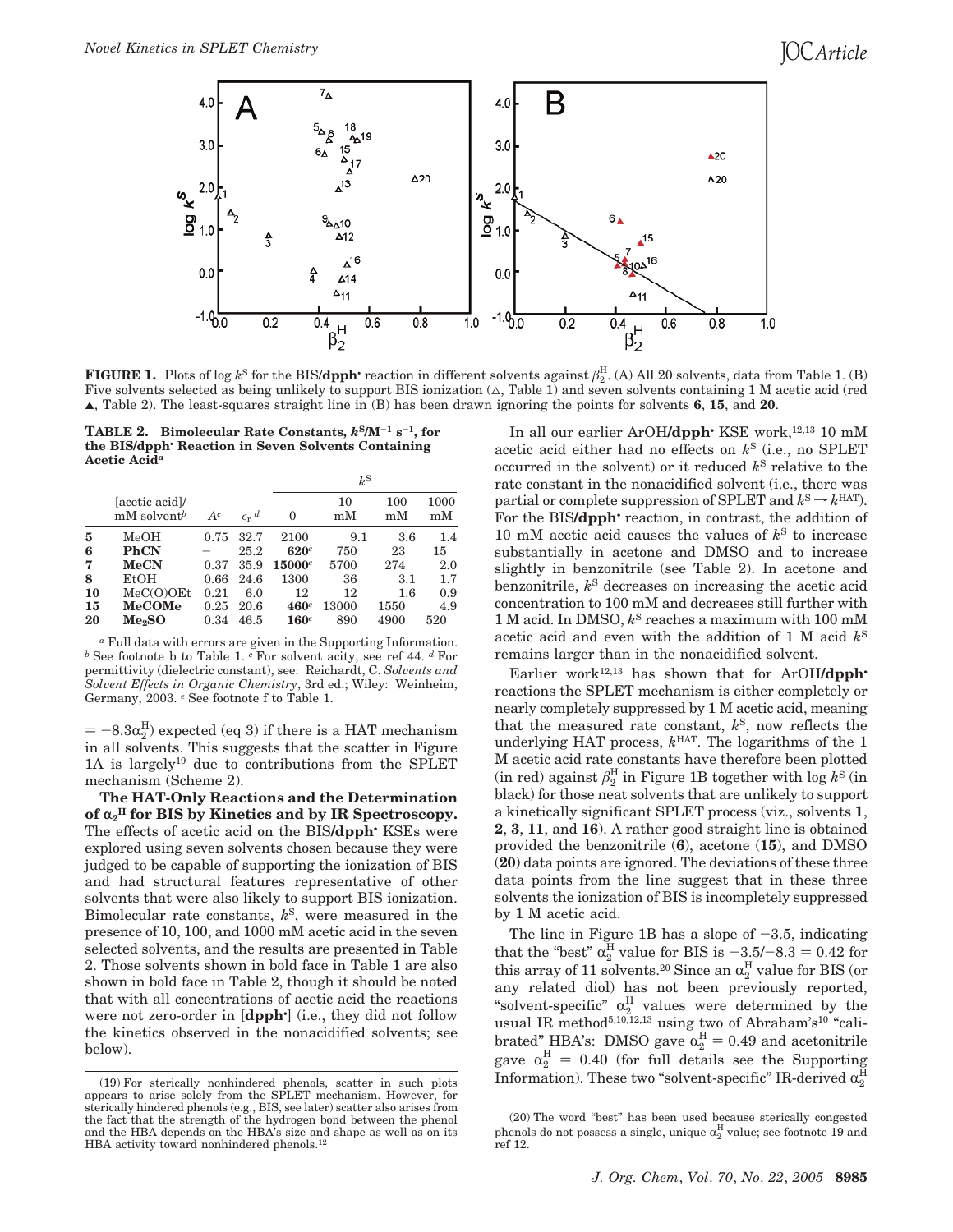

**FIGURE 2.** Decay of **dpph**• during the reaction with BIS in acetone (A and B), in DMSO (C), and in benzonitrile (D). In the reactions shown in (A), the initial concentrations of **dpph**• were always the same and the initial concentrations of BIS were varied. In the reactions shown in (B, C and D), the initial concentrations of [BIS] were always the same in each panel and the initial concentrations of **dpph**• were varied. All concentrations are given in the legends within each panel.

values for BIS nicely bracket the "best" kinetics-derived  $\alpha_2^{\rm H}$  value of 0.42.

**The Reactions that are Zero-Order in [dpph**• **].** These kinetics (i.e., reactions following the rate law described by eq 5, with the rds being deprotonation of phenol) were observed to commence some 100 ms after mixing BIS and **dpph**• solutions in five solvents: benzonitrile, acetonitrile, acetone, cyclohexanone, and DMSO. They do not occur immediately after the reagent solutions are mixed because during the first few tens of milliseconds the **dpph**• is reacting with, and hence destroying, the equilibrium concentration of "preformed" BIS anion (see Introduction). The **dpph**• solutions are stable for days in four of these five solvents. However, in cyclohexanone the **dpph**• slowly decays. This we attribute to its reaction with the 1.2% enol present in neat cyclohexanone<sup>21</sup> by analogy with other ketone(enol)**/dpph**<sup>•</sup> reactions we have studied.<sup>13</sup> Because of this side reaction, consideration will henceforth only be given to the other four solvents. Typical kinetic traces are shown in Figure 2 (acetone (**15**) panels A and B; DMSO (**20**), panel C; benzonitrile (**6**), panel D). These traces and data in the Supporting Information demonstrate that these reactions are first-order in [BIS] (e.g., Figure 2A) and zero-order in [**dpph**• ] (e.g., parts B, C, and D in Figure 2).

#### **Discussion**

The KSEs observed in BIS/**dpph**• reactions are familiar, for the most part. That is, in all solvents the rates of the initial reactions are directly proportional to the concentration of BIS and to the concentration of **dpph**• . In the majority of the 20 solvents examined these bimolecular kinetics are followed until complete consumption of **dpph**<sup>\*</sup>, although the very initial stages of the reaction are often much faster than the later stages. As with other ArOH/**dpph**<sup>•</sup> reactions,<sup>12-14</sup> SPLET (Scheme 2) is the dominant reaction mechanism in solvents that can support the ionization of ArOH. Intially, the **dpph**• will react with the low concentration (if any) of "preformed" phenoxide anion present in equilibrium with the phenol. This involves a very rapid electron transfer and occurs with bimolecular kinetics (eq 4). Once all the preformed anion has been consumed, the reaction rate slows and the SPLET mechanism takes control with kinetics again described by eq 4. The pre-ionization of ArOH and the SPLET process can generally be suppressed, or even eliminated, leaving just the "background" HAT mechanism, by the addition of acetic acid.

All the foregoing aspects of BIS/**dpph**• reaction kinetics are familiar, in view of our earlier work.12,13 What is unfamiliar and has not previously been observed in ArOH/**dpph**• reactions involving monophenols,<sup>4,5,8,12-14</sup>  $catechols$ ,  $8.9$  or naphthalene diols<sup>9</sup> is a process that is firstorder in [ArOH] *but zero-order in [dpph*• *]*. The following

<sup>(21)</sup> Solomons, T. W G. *Organic Chemistry*, 6th ed.; Wiley: New York, 1996.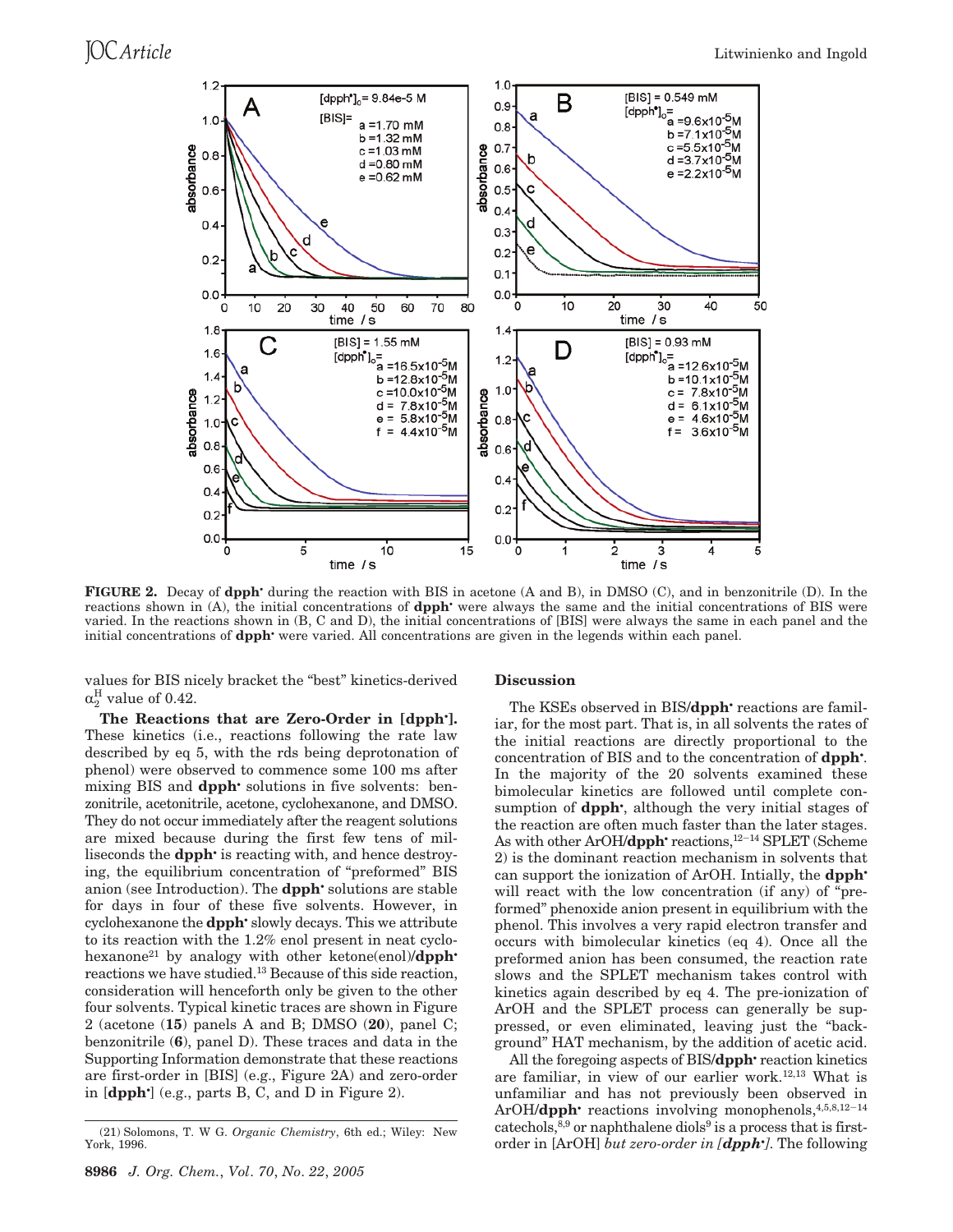discussion will therefore focus on the zero-order kinetics found for BIS/**dpph**• reactions in certain solvents.

**Kinetic Requirements for an XH/Y**• **Reaction To Be Zero-Order in [Y**• **].** Two conditions must be met: (i) the SPLET mechanism must completely dominate the HAT process and (ii) proton transfer from ArOH to the solvent, S, must be the rds in the SPLET pathway. Application of the steady-state approximation to Scheme 2 yields:

$$
[X^-] = \frac{K^8 k_{XHS}^{\rm PT}[XH][S]}{k_{HS+X^-}^{\rm PT}[HS^+] + k^{\rm ET}[Y^*]}
$$
(8)

and hence:

$$
-\frac{\mathrm{d}[\mathbf{Y}^*]}{\mathrm{d}t} = \frac{K^{\mathrm{S}} k_{\mathrm{XHIS}}^{\mathrm{PT}} k^{\mathrm{ET}} [\mathrm{XH}] [\mathrm{S}] [\mathbf{Y}^*]}{k_{\mathrm{HS}^+/X}^{\mathrm{PT}} [\mathrm{HS}^+] + k^{\mathrm{ET}} [\mathbf{Y}^*]} \tag{9}
$$

The reaction will follow zero-order kinetics provided:

$$
k^{\text{ET}} \left[ Y^{\bullet} \right] \gg k^{\text{PT}}_{\text{HS} + \text{IX}^-} [\text{HS}^+] \tag{10}
$$

in which case:

$$
-d[Y^{\bullet}]/dt = K^{S}k_{XHS}^{PT}[XH][S]
$$
 (11)

**Intramolecular H-Bonding and Structures of BIS in Solution.** The secret of the BIS/**dpph**• reaction's unique zero-order kinetics must lie in the solution properties and structures of BIS. In 1950, an early IR study of BIS revealed two  $O-H$  stretching bands.<sup>22</sup> In 1965, IR measurements with better resolution showed that BIS actually has four O-H stretching bands, two of which are barely resolved.<sup>23</sup> It was suggested that BIS adopted a number of conformations that "may be in equilibrium."<sup>23</sup> The O-H bands were assigned to "free" OH, to OH hydrogen bonded to the "other" aromatic ring, OH-Ar, and to OH hydrogen bonded to the "other" OH group, OH-OH.<sup>23</sup> The presence of four O-H stretching bands has been confirmed in three later publications,  $24-26$ though their reported frequencies in  $CCl<sub>4</sub>$ <sup>27</sup> and the conformers suggested were not always in agreement.<sup>28</sup>

We have confirmed that BIS has four O-H stretching bands (Figure 3) and agree broadly with their original assignments by Cairns and Eglinton.<sup>23</sup> That is, the bands at  $3632$  and  $3610 \text{ cm}^{-1}$  are assigned to "free" OH groups, that at 3510 cm-<sup>1</sup> to OH that is H-bonded to the adjacent aromatic ring, and that at  $3450 \text{ cm}^{-1}$  to OH that is

(27) Band maximum frequencies (in cm-<sup>1</sup> ): 3639, 3620, 3516, 3450 (ref 23); 3648, 3623, 3516, 3444 (ref 24); 3627, 3610, 3506, 3436 (ref 25); 3651, 3635, 3516, 3454 (ref 26). Our work (Figure 3 and Scheme 3) yields: 3632, 3610, 3510, 3450.



**FIGURE 3.** OH stretching region of the IR spectrum of 13.4 mM BIS in CCl<sub>4</sub> containing various concentrations of DMSO (in mM): (a) 0.0, (b) 9.1, (c) 13.6, (d) 18.2, (e) 24.2, (f) 32.3, (g) 43.1, (h) 57.4, (i) 76.5, (j) 98.4. The free OH band at 3632 cm-<sup>1</sup> was used for calculation of the concentration of nonintermolecularly hydrogen-bonded BIS.

**SCHEME** 3.  $v_{OH}/cm^{-1}$  for BIS Conformers in CCl<sub>4</sub>



hydrogen bonded to the oxygen atom of the adjacent phenol. However, we suggest that in  $CCl<sub>4</sub>$  all conformers present in reasonable abundance will have one intramolecular hydrogen bond. The electron-withdrawing (EW) effect of these intramolecular hydrogen bonds will cause the band due to the remaining "free" OH to shift to lower wavenumbers than those for the OH bands in 2-*tert*butyl-4,6-dimethylphenol and 2,4,6-trimethylphenol. For meta- and para-substituted phenols the OH fundamental stretching frequencies,  $v_{OH}$ , correlate very well with the substituents' Hammett  $\sigma$ -constants with EW substituents shifting  $v_{OH}$  to smaller wavenumbers.<sup>30,31</sup> The EW effect of the intramolecular hydrogen bonds on the neighboring "free" OH groups will be greater for the OH-OH hydrogen bond than for the OH-Ar hydrogen bond. Our assignment of the four OH stretching bands of BIS in  $\text{CCl}_4$  is shown in Scheme 3. For simplicity, this representation is two-dimensional but it is certain that the two aromatic rings of BIS will not be coplanar in any stable conformer.<sup>28,29,33</sup>

<sup>(22)</sup> Coggeshall, N. D. *J. Am. Chem. Soc.* **1950**, *72*, 2836-2844.

<sup>(23)</sup> Cairns, T.; Eglinton, G. *J. Chem. Soc.* **1965**, 5906-5913.

<sup>(24)</sup> Kovac, S.; Solcaniova, E.; Baxra, J. *Tetrahedron* **1971**, *27*, 2823- 2830.

<sup>(25)</sup> Pivcova, H.; Jirackova, L.; Pospisil, J. *J. Polym. Sci., Polym. Symp.* **1973**, *40*, 283-295.

<sup>(26)</sup> Arzamanova, I. G.; Naiman, M. I.; Romm, I. P.; Tovbin, U. K.; Guryanova, E. N.; Gurvich, Y. A.; Logvinenko, R M. *Zh. Fiz. Khim.* **1981**, *55*, 1554-1555.

<sup>(28)</sup> Most notably, any OH-OH hydrogen-bonded conformers of BIS were ignored in ref 24. The crystal structure of BIS reveals an intramolecular OH-OH hydrogen bond with the "free" OH (on the right in structure 1, Scheme 3) twisted out of the plane of the aromatic ring to which it is attached.<sup>29</sup>

<sup>(29)</sup> Chetkina, L. A.; Zavodnik, V. E.; Bel'skii, V. K.; Arzmanova, I. G.; Naiman, M. I.; Gurvich, Ya. A. *Zh. Struct. Khim.* **1984**, *25*, 109-

<sup>113.</sup> English translation: *J. Struct. Chem.* **1985**, *25*, 935-939.

<sup>(30)</sup> Ingold, K. U. *Can. J. Chem.* **1960**, *38*, 1092-1098.

<sup>(31)</sup>  $v_{OH}$  values for para-substituted 2-tert-butyl, 2,6-di-tert-butyl, 2-methyl, and 2,6-dimethylphenols also correlate with  $\sigma_{\rm p}$ <sup>30,32</sup>

<sup>(32) (</sup>a) Ingold, K. U.; Taylor, D. R. *Can. J. Chem.* **1961**, *39*, 471- 480. (b) Ingold, K. U. *Can. J. Chem.* **1962**, *40*, 111-121.

<sup>(33)</sup> According to DFT calculations, the conformers of bis(2-hydroxyphenyl)methane also have noncoplanar aromatic rings; see: Katsyuba, S.; Chernova, A.; Schmutzler, R.; Gronenberg, J. *J. Chem. Soc., Perkin Trans. 2* **2002**, 67-71.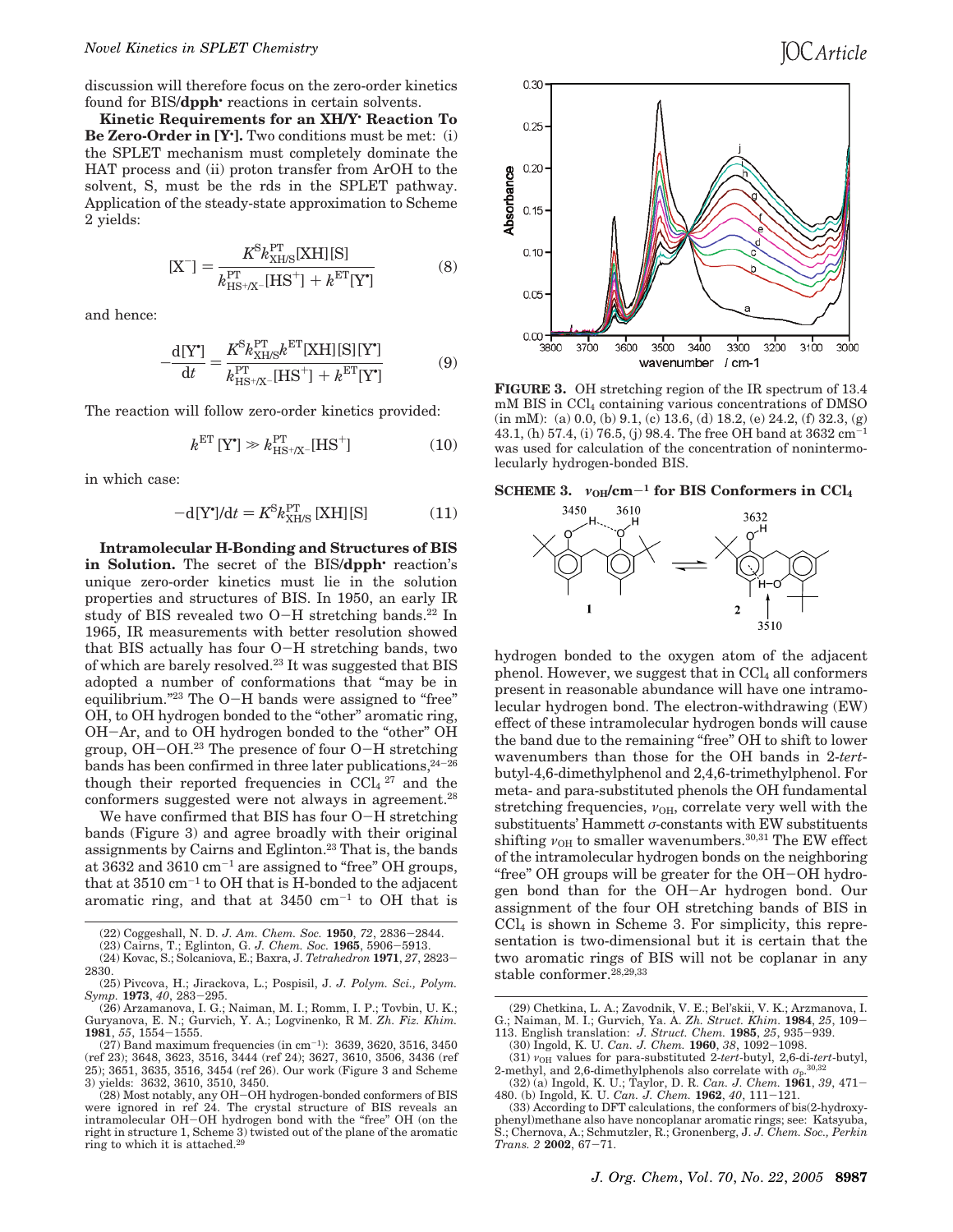The two intramolecular hydrogen bonds formed by BIS in  $\text{CCl}_4$  (Scheme 3) do not exist in the presence of  $>100$ mM DMSO (see Figure 3). Similarly, the BIS analogue in which the two 4-methyl groups were replaced by two ethyl groups showed only a single broad band in diethyl ether  $(3350 \text{ cm}^{-1})^{23}$  and in pyridine  $(3185 \text{ cm}^{-1})^{24}$  Thus, in strong and even in moderately strong HBA solvents, BIS adopts conformation **3**.



This facile breaking of the BIS intramolecular H-bonds (**1** and **2**) by HBA solvents indicates that they are relatively weak and stands in contrast to the virtual inability of such solvents to cleave the intramolecular OH-OH hydrogen bonds in catechols and 1,8-naphthalene diols.<sup>9a,34</sup>

**The BIS/dpph**• **Reaction.** The HAT process in non-HBA solvents will involve only conformers **1** and **2**. In catechols (and naphthalene diols), the OH-OH intramolecular hydrogen bond lowers the bond dissociation enthalpy (BDE) of the "free" OH relative to, for example, that of the OH BDE in hydroquinone.<sup>35,36</sup> This is because the fairly strong OH-OH hydrogen bond in these aromatic diols becomes stronger by several kcal/mol in the radical OH-O• hydrogen bond.9b,35,36 By analogy, the most reactive site for HAT in BIS is expected to be the "free" OH in **1**. Thus, in a saturated hydrocarbon and on a molar basis, BIS would be expected to show a similar, or slightly enhanced, reactivity toward **dpph**• compared with 2-tert-butyl-4,6-dimethylphenol (Bu<sup>t</sup>Me<sub>2</sub>-phenol) and 2,4,6-trimethylphenol (Me<sub>3</sub>-phenol), but to be much less reactive than catechol. The experimental rate constants (M<sup>-1</sup> s<sup>-1</sup>) are: BIS, 57 (Table 1); Bu<sup>*t*</sup>Me<sub>2</sub>-phenol, 17;<sup>37</sup>  $Me<sub>3</sub>$ -phenol, 40,<sup>37</sup> and catechol,<sup>9b</sup> 1800. Thus, the HAT ability of BIS is consistent with its structure.

In HBA solvents, the HAT reactions of BIS will involve the mono-desolvated form, **4**, or, less probably, the didesolvated forms **1** and **2**.



The BIS/**dpph**• reaction would therefore be predicted to exhibit a normal KSE provided any SPLET process was suppressed because of the solvent's low permittivity (dielectric constant,  $\epsilon_r$ ) or by the addition of acetic acid. This normal KSE is shown in Figure 1B, and the derived

kinetic  $\alpha_2^{\text{H}}$  value for BIS (0.42) is consistent with the two values obtained by IR (0.49 and 0.40), vide supra. Indeed, from the viewpoint of the BIS/**dpph**• KSEs and reaction rates, BIS *generally* behaves as a "normal", moderately acidic,<sup>38</sup> moderately sterically crowded phenolic HBD. The generally "normal" behavior of BIS is also indicated by by Pedulli and co-workers'<sup>40</sup> study of the BIS/ROO• reaction:

 $\text{ROO'} + \text{ArOH} \xrightarrow{k_{\text{inh}}} \text{ROOH} + \text{ArO'} \text{ (ArOH = BIS)} \quad (12)$ <br> $\text{ROO'} + \text{ArO'} \xrightarrow{\text{fast}} \text{nonradical products} \quad (13)$ 

$$
ROO^* + ArO^*
$$
<sup>fast</sup> nonradical products (13)

These workers found that the autoxidation of styrene (4.3 M in chlorobenzene at 30 °C) was retarded by BIS and the duration of the induction period corresponded to an overall stoichiometric factor, *n*, equal to 4 (i.e., 4 ROO• / BIS) as befits a bisphenol. Initially, there was strong inhibition during which 2 ROO• per BIS were consumed and  $k_{\text{inh}}$  was found to be 5.0  $\times$  10<sup>5</sup> M<sup>-1</sup> s<sup>-1</sup>.<sup>40</sup> Weaker inhibition followed for the remaining 2 ROO• per BIS with  $k_{\text{inh}} = 2.0 \times 10^3 \text{ M}^{-1} \text{ s}^{-1}$ .<sup>41</sup> For comparison, under similar experimental conditions with  $ArOH = Me_3$ -phenol,  $k_{inh}$  $= 8.5 \times 10^{4} \text{ M}^{-1} \text{ s}^{-1}$  and  $n = 2^{42}$  Thus, BIS is slightly more reactive than Me<sub>3</sub>-phenol toward both ROO<sup>•</sup> and **dpph**• in poor and non-HBA solvents, respectively. These results are consistent with the slightly lower O-H BDE for a BIS homologue,<sup>43</sup> viz.<sup>40</sup> 81.2 kcal/mol, compared with that for Me<sub>3</sub>-phenol, 82.7 kcal/mol.<sup>40</sup>

In two respects, however, the BIS/**dpph**• reactions exhibit behavior that has not previously been encountered. The first relates to the effect on the reaction rates in certain solvents of added acetic acid. In earlier ArOH/ **dpph**• kinetic work with many phenols in numerous solvents,12,13 the addition of acetic acid either had no effect on the reaction rate (indicating a HAT-only reaction) or caused the rate to decline monotonically (to the HAT limit) as the acid concentration increased (indicating a SPLET process). The rates of the BIS/**dpph**• reactions decline monotonically with increasing acetic acid concentrations in only three of the seven solvents in which the effect of acid was explored (Table 2). In two of the seven solvents, acetone (**15**) and DMSO (**20**), the rates in the presence of 10 mM acetic acid are definitely

(39) Sprengling, G. R. *J. Am. Chem. Soc.* **1954**, *76*, 1190-1193. (40) Amorati, R.; Lucarini, M.; Mugnaini, V.; Pedulli, G. F. *J. Org. Chem.* **2003**, *68*, 5198-5204.

(41) Initially, one ring of BIS is oxidized to a peroxycyclohexadienone, the carbonyl group of which promotes the formation of a strong intramolecular hydrogen bond from the OH group on the second ring. It is this hydrogen bond that makes the second phenolic hydrogen atom more difficult to abstract.<sup>40</sup>

(42) Burton, G. W.; Doba, T.; Gabe, E. J.; Hughes, L.; Lee, F. L.; Prasad, L.; Ingold, K. U. *J. Am. Chem. Soc.* **1985**, *107*, 7053-7065.

(43) One H-atom in the methylene bridge was replaced by a methyl group because the BIS radical was not sufficiently persistent to allow the  $\ddot{\text{O}}$ -H BDE in BIS to be determined.<sup>40</sup>

(44) Swain, C. G.; Swain, M. S.; Powell, A. L.; Alunni, S. *J. Am. Chem. Soc.* **1983**, *105*, 502-513.

<sup>(34)</sup> Foti, M. C.; DiLabio, G. A.; Ingold, K. U. *J. Am. Chem. Soc.* **2003**, *125*, 14642-14647.

<sup>(35)</sup> Wright, J. S.; Johnson, E. R.; DiLabio, G. A. *J. Am. Chem. Soc.* **2001**, *123*, 1173-1183.

<sup>(36) (</sup>a) Lucarini, M.; Mugnaini, V.; Pedulli, G. F. *J. Org. Chem.* **2002**, *167*, 928-931. (b) Lucarini, M.; Pedulli, G. F.; Guerra, M. *Chem.*-*Eur. J.* **2004**, *10*, 933-939.

<sup>(37)</sup> Kinetic data on the reactions of Bu<sup>t</sup>Me<sub>2</sub>-phenol and Me<sub>3</sub>-phenol with **dpph** in various solvents are given in the Supporting Information.

<sup>(38)</sup> The  $pK<sub>a</sub>$  of BIS has not been reported. Two much less sterically congested homologues in which both of the *tert*-butyl groups of BIS had been replaced either by two H-atoms or by two  $CH<sub>3</sub>$  groups have been titrated with base in isopropyl alcohol/benzene, 1:1 v/v.<sup>39</sup> For both compounds, one OH group was much more acidic than the other, a result consistent with their monoanions having structures analogous to **6**.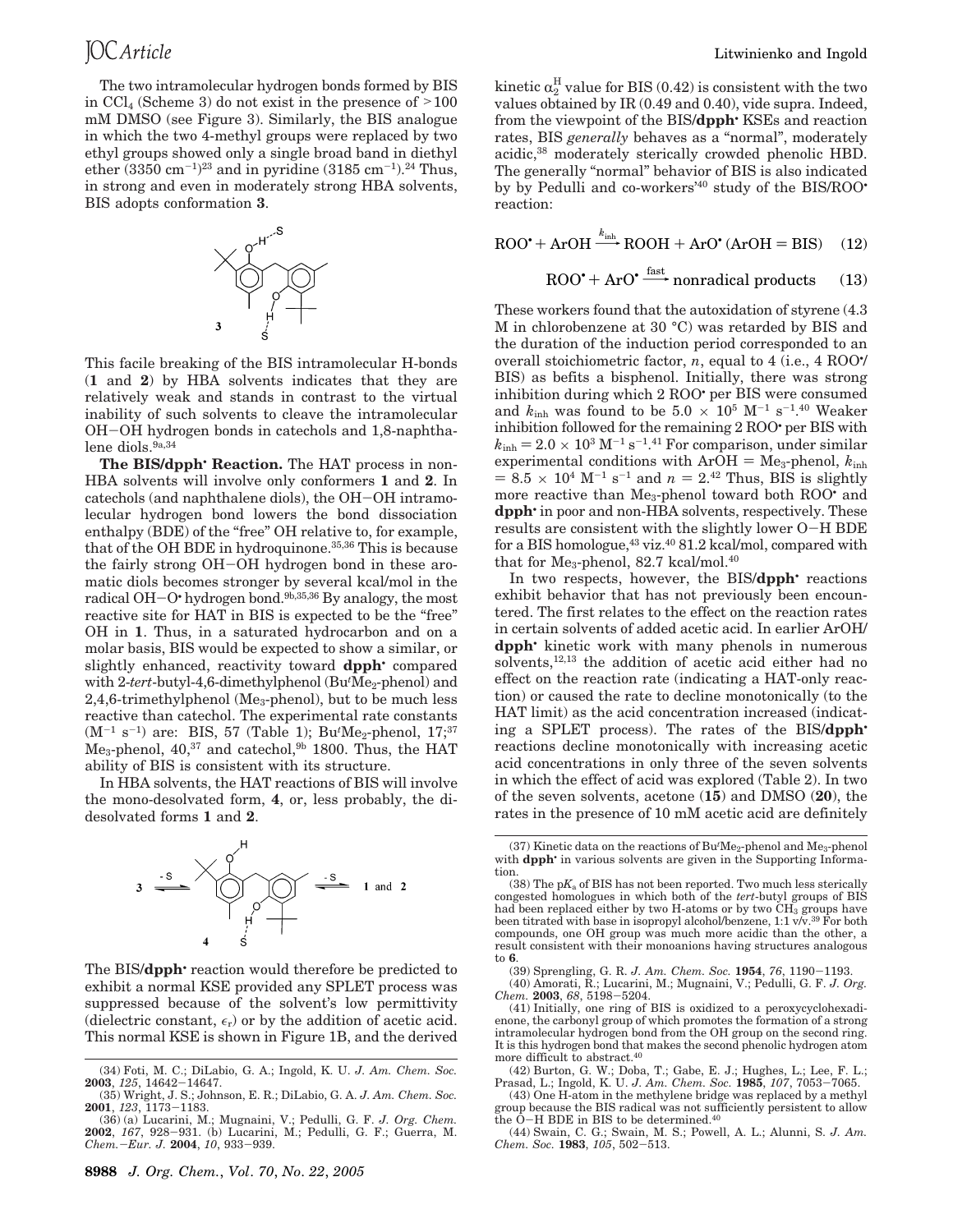

**FIGURE 4.** (A) Kinetic traces showing the loss of **dpph**• (initial concentration  $9.5 \times 10^{-5}$  M) during reaction with  $2.5 \times 10^{-4}$  M BIS in dry acetone (a) and in acetone containing water at concentrations of 0.36 (b), 0.56 (c), 1.20 (d), and 1.44 M (e). (B) Plots of the negative logarithms of normalized absorbance obtained from the kinetic curves in (A). The dashed straight lines show that curve (a) does not but that curves (b-e) do follow first-order kinetics.

greater than the rates in the absence of acid. This acetic acid-induced rate increase suggests that the concentration of the "preformed" BIS anion has been increased by the added acid. Although this suggestion is counterintuitive, it may be a consequence of the relative anionsolvating abilities of acetic acid and the solvents. Relative anion solvating abilities are described by Swain et al.' $s<sup>44</sup>$ solvent acity parameters, *A* (scales range from 0.0 for alkanes to 1.0 for water). The *A* value for acetic acid is 0.93, which means that it will solvate the BIS anion much more strongly than, for example, acetone  $(A = 0.25)$  or DMSO<sup>45</sup> ( $A = 0.34$ ); see Table 2.

The second unusual aspect of BIS/**dpph**• reactions, and the raison d'être for the present article, is those reactions that are zero-order in [**dpph**• ]. Such kinetics are consistent with the ionization of BIS being the rds reaction 14:



The five linear decay traces for the BIS/**dpph**• reaction in acetone that are shown in Figure 2B have a mean slope of  $-0.021_4$  absorbance units/s (see Supporting Information). Conversion of absorbance into [**dpph**• ] yields  $k_{\text{XH/S}}^{\text{PT}}$ [BIS][acetone] = 1.1 × 10<sup>-5</sup> M s<sup>-1</sup> and, since [BIS] was  $5.5 \times 10^{-5}$  M in these five experiments,  $k_{\text{XH/S}}^{\text{PT}}$  [acetone]  $= 0.20 \text{ s}^{-1}$ , which is the rate constant for BIS ionization in acetone. Rate constants for BIS ionization in the other three solvents in which it could be measured are: benzonitrile,  $3.30 \text{ s}^{-1}$ ; acetonitrile,  $1.4 \text{ s}^{-1}$ ; and DMSO,  $0.91 \text{ s}^{-1.46,47}$  As a reviewer kindly pointed out, the protonation of the BIS anion will be close to diffusioncontrolled (i.e., in Scheme 2,  $k_{\text{HS}+\text{/X-}}^{\text{PT}} \approx 5 \times 10^{9} \text{ M}^{-1} \text{ s}^{-1}$ ). It follows that the dissociation constant for  $BIS, K_a(BIS)$ , in these four solvents ranges from  $4.0 \times 10^{-11}$  to  $2.8 \times$  $10^{-10}$  M.<sup>49</sup>

The addition of low concentrations of water  $(\beta_2^H =$  $(0.38)^{11}$  is not expected to have much effect on either the

solvation of BIS or on its conformational equilibria in acetone ( $\beta_2^{\text{H}} = 0.50$ ).<sup>11</sup> However, the added water ( $\epsilon_r$  = 78.4) would be expected to increase the rate of BIS ionization above that in neat acetone ( $\epsilon_r = 20.6$ ). In the event, the rate of the BIS/**dpph** reaction in acetone was increased by the addition of water (see Figure 4A), and the reaction became first-order in [**dpph**• ] (see Figure 4B). This result also suggests that ionization of **3** may well be the rds in the five abnormal solvents.

Structure **5** is not intended to represent the most stable conformer of the BIS monoanion. The stable conformer of the monoanion is expected to have an intramolecular OH-O- hydrogen bond (i.e., **6**).



The intramolecular H-bond in **6** is likely to retard the reverse proton-transfer step,  $6 + \text{HS}^+ \rightarrow 3 \text{ } (k_{\text{HS}^+/X^-}^{\text{PT}} \text{ in}$ Scheme 2). A slow reverse proton-transfer reaction is a

(47) These rate constants are 3 or 4 orders of magnitude smaller than the rate constants for the deprotonation of nitrophenols in water.<sup>48</sup> (48) Eigen M.; Kustin, K. *J. Am. Chem. Soc*. **1960**, *82*, 5952-5953.

<sup>(45)</sup> Another possible reason for the unusual behavior of the BIS  $+$  $DMSO + CH<sub>3</sub>CO<sub>2</sub>H$  system (in comparison with other acidified systems) lies in the fact that the acidities of carboxylic acids change much more than the acidities of phenols on passing from water (or alcohols) to DMSO. For example, the p*K*a's for acetic acid in water and in DMSO are 4.7 and 12.6, respectively ( $\Delta pK_a$  = 7.9). For 2,6dinitrophenol, the p*K*a's in water and DMSO are 3.7 and 4.9, respectively  $(\Delta pK_a = 1.2)$ ; see: Isutsu, K. *Electrochemistry in Nonaqueous Solutions*; Wiley-VCH: Weinheim, Germany, 2002; Chapter 3, pp 66- 67. For some other carboxylic acids and phenols, the ∆p*K*a's are: 6.8, benzoic acid; 6.0, chloracetic acid; 1.44,  $2,4$ -dinitrophenol; and  $-1.38$ , picric acid.

<sup>(46)</sup> The rates of these zero-order reactions are, of course, much greater than the rates of the HAT-only reactions in these four solvents. The latter can be calculated from eq 2, using  $k^0 = 57$  M<sup>-1</sup> s<sup>-1</sup> (Table 1),  $\alpha_2^{\text{H}} = 0.42$  for BIS, and the appropriate  $\beta_2^{\text{H}}$  value for the solvent. In acetone ( $\beta_2^{\rm H} = 0.50$ ), for example, this procedure yields  $k^{\rm HAT}$  = 1.0 M<sup>-1</sup> s<sup>-1</sup>. The zero-order in [dpph<sup>•</sup>] traces in acetone shown in Figure 2B were obtained with  $\text{[dpph}^{\cdot}$  =  $(2.2-9.6) \times 10^{-5}$  M. Therefore, in this solvent  $k^{\text{HAT}}$  [**dpph**<sup>•</sup>] = 1.0  $\times$  (2.2-9.6)  $\times$  10<sup>-5</sup> = (2.2-9.6)  $\times$  10<sup>-5</sup> s<sup>-1</sup>, which is very much smaller than  $k_{\text{XH/S}}^{\text{PT}}$  [acetone], viz. 0.20 s<sup>-1</sup>.